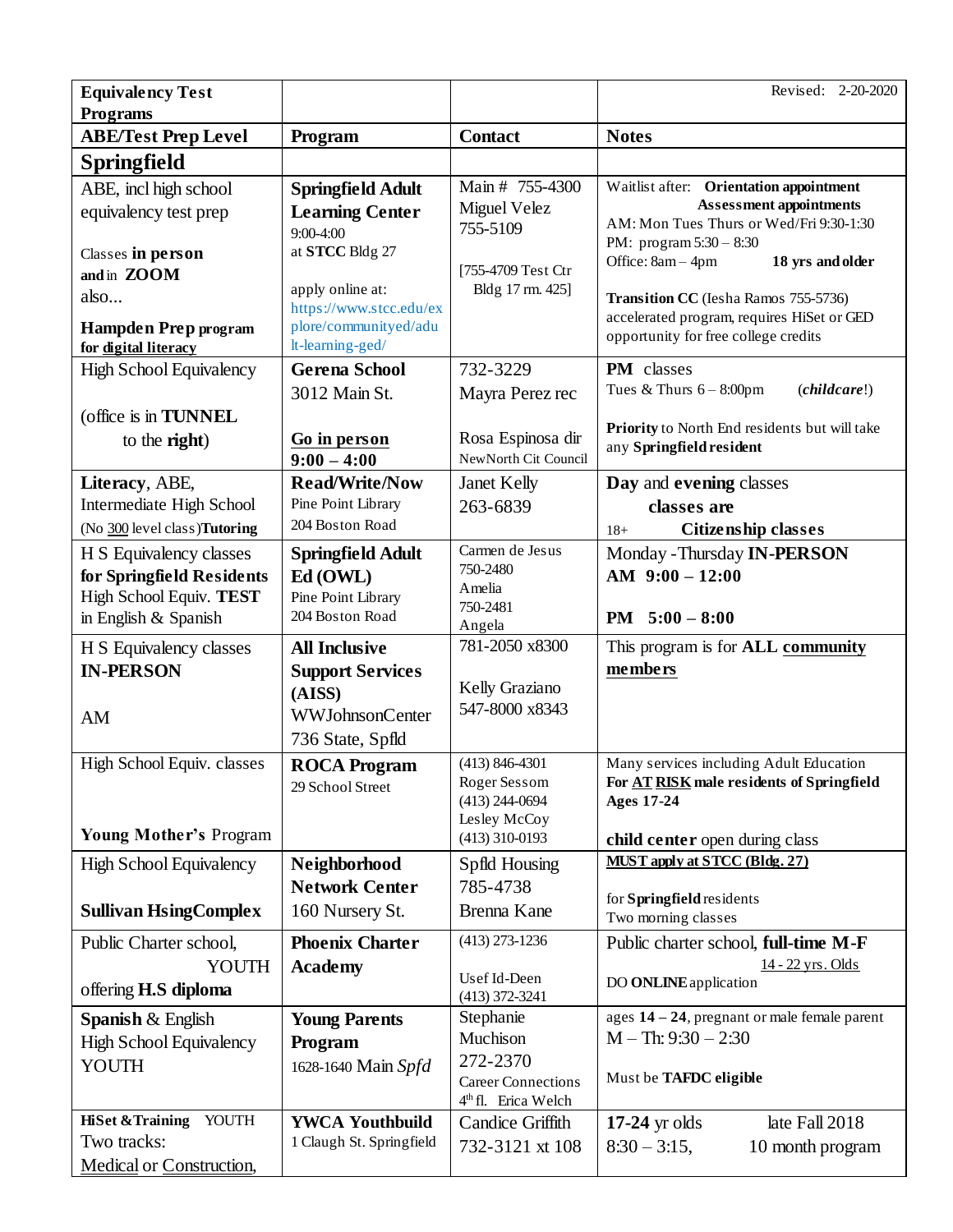| <b>High School Equivalency</b><br>for YOUTH                                                 | <b>Literacy Voluntr.</b><br>(NE Frmwrkrs)<br>1628 Main, Spfld         | Maria Montero<br>272-2223                                                              | Waiting list<br>Ages $16 - 24$<br>Day Program, Mon - Sat<br>Distance learning (computers)                                                               |
|---------------------------------------------------------------------------------------------|-----------------------------------------------------------------------|----------------------------------------------------------------------------------------|---------------------------------------------------------------------------------------------------------------------------------------------------------|
| H.S. Equivalency. 16+<br><b>TAFDC</b> eligible<br><b>Mothers</b>                            | <b>Square One</b><br>1095 Main St,<br>Springfield                     | 732-5183<br>Sholandra Mabry<br>Melissa Blissett                                        | Daytime classes<br>Support for families, childcare<br>Support for women in recovery                                                                     |
| <b>HOLYOKE</b>                                                                              |                                                                       |                                                                                        |                                                                                                                                                         |
| <b>HiSET</b> testing                                                                        | <b>HCC Testing Serv.</b><br>Office<br>307 Kitteridge Cent.            | $(413) 552 - 2292$<br><b>Teresa Eckles</b>                                             | <b>Currently scheduling HiSET on Weds.</b>                                                                                                              |
| Intermediate ABE;<br><b>High School Equivalency</b>                                         | <b>Holyoke Boys and</b><br><b>Girls Club</b><br>70 Nick Cosmos Way    | Victor Rojas<br>534-7366 x122<br>teacher<br>Mark Styspeck                              | Youth 17-24<br>Priority to Holyoke and Chicopee but will<br>accept Springfield if there is room<br>Level 1 M/W 9:30 - 12:00<br>Level 2 T/R 9:30 - 12:00 |
| <b>Spanish High School</b><br>Equivalency;<br>100, 200, 300 levels<br>and Transition to     | <b>Community</b><br><b>Education Project</b><br>(CEP)<br>317 Main St. | <b>CALL HALO</b><br>Rose Egan, dir.<br>538-5770<br>call Marie Troppe<br>552-2728 @ HCC | Lev 2 Tues $&$ Thurs 9-1:00<br>Lev 3 M&W 11:15 - 1:30 pm<br>Trans to College. $9:30 - 1:15$ M/W/F<br>on Campus<br>or 5:30 - 8:30 T/Th                   |
| College<br>ABE, H S Equivalency<br>in-person/online hybrid<br>health, life skills, day care | <b>Care Center</b><br>247 Cabot St.<br>Holyoke                        | Alison Castillo -<br>Rosenblatt<br>532-2900<br>ext 120                                 | Pregnant or parenting females ages 14-24<br>Also college classes in Humanities Assoc<br>degree<br>8am bus from Main & Liberty, Springfield              |
| <b>Job Readiness</b><br><b>Tutoring</b> available                                           | <b>New England</b><br><b>Farmworkers</b><br>205 High St               | 315-6139 x 17<br>Joanna Vega<br>employment<br>specialist                               | Employment support, one-on-one job search<br>Mon - Thurs<br>Ages $19+$<br>Must be TAFDC eligible                                                        |
| English High School<br>Equivalency<br><b>Career Connections</b>                             | <b>Corp Pub Mngmt</b><br><b>WIOA Youth</b><br>205 High St Holyoke     | 315-6161<br>Desiree Burgos                                                             | ages $16 - 24$ , computer study<br>M-TH 9-3:30<br>DTA participants can do HiSET and job<br>training                                                     |
| High School Equivalency<br>For DTA cash assistance<br>recipients                            | <b>HCC Jumpstart</b><br><b>Kittredge Center</b>                       | 552-2500<br>Aimee Funk<br>552-2005                                                     | TAFDC eligible<br>Pharm, Nursing, Pre-School, Production,<br>Culinary, and Bus Driver & Class B<br>trainings                                            |
| ABE, GLE 3-5,<br>High School Equivalency                                                    | <b>HCC Adult</b><br>Learning<br>206 Maple St.                         | 552-2990                                                                               | M/T In-Person Thurs in ZOOM                                                                                                                             |
| Intermediate ABE,<br>High School Equivalency<br>fee-based.                                  | <b>HCC</b> @ PAFEC<br>206 Maple St.                                   | 552-2123<br>Valentyna<br>Semyrog                                                       | 12 Weeks M/W evening study<br>$$199 + $25$ for books<br>This class happens most semesters.                                                              |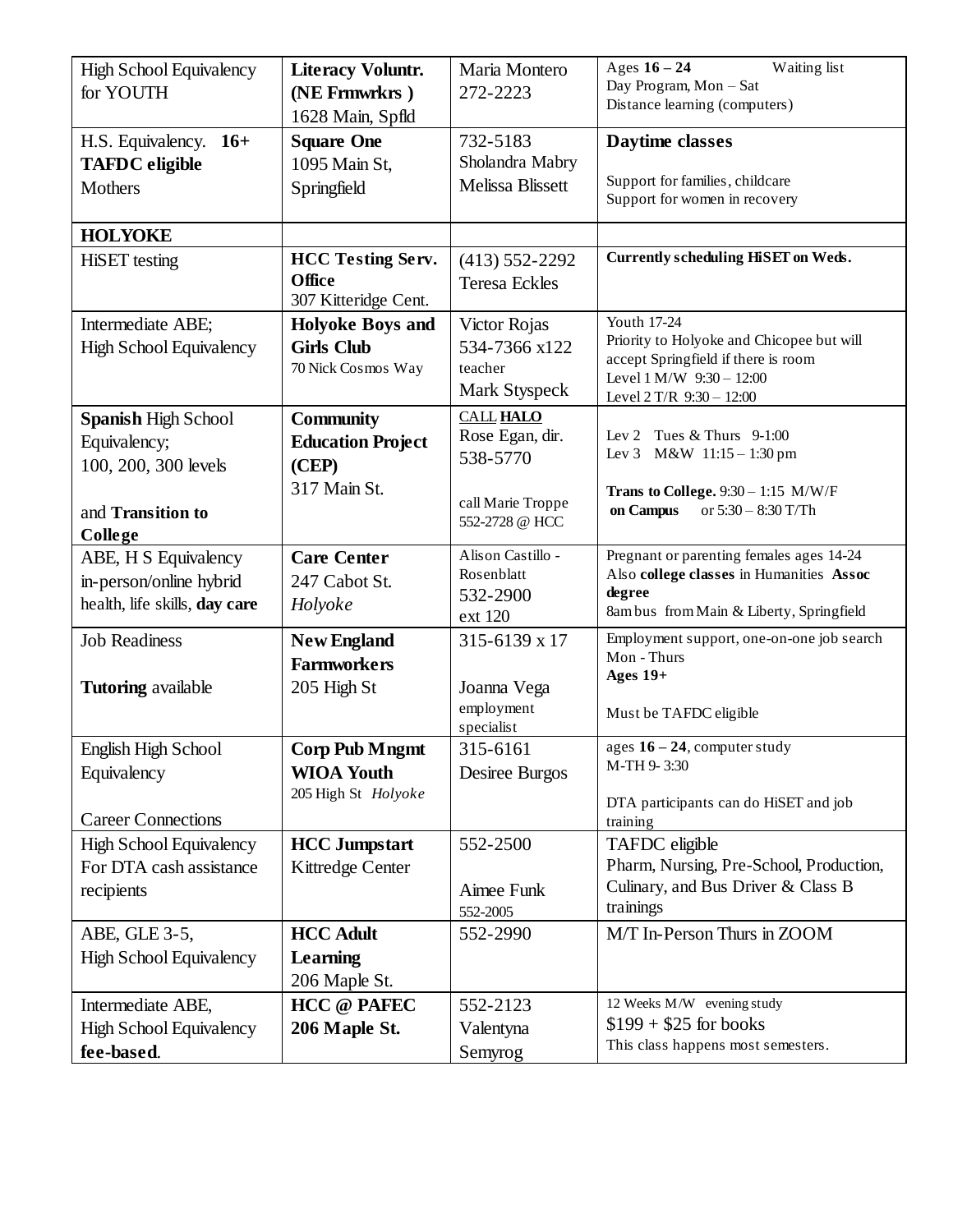| Beginning ABE,                 | <b>Holyoke Pub Sch</b> | 552-2990                | <b>In-Person</b><br>$16+$                  |
|--------------------------------|------------------------|-------------------------|--------------------------------------------|
| intermediate ABE,              | Opportunity            |                         | M-Th 9-11:30 and 12:00-2:30                |
| <b>High School Equivalency</b> | <b>Academy</b>         | <b>Marisol Fontanez</b> |                                            |
|                                | 206 Maple St.          |                         | Call for an appointment                    |
| Public altern ed program,      | <b>Mount Tom</b>       | Barbara Cheney          | Program does run through the summer months |
|                                | <b>Academy</b>         | 552-2789                | Students up to 22 yrs.                     |
| <b>H.S diploma</b> through     |                        |                         |                                            |
| student's High School          | Holyoke C.C.           |                         |                                            |

| <b>Chicopee</b>                |                     |                                              |                                                                                                                                                       |
|--------------------------------|---------------------|----------------------------------------------|-------------------------------------------------------------------------------------------------------------------------------------------------------|
| Literacy,                      | <b>Valley</b>       | 612-0206 ext 208                             | Morning classes,                                                                                                                                      |
| <b>Beginning ABE</b>           | Opportunity         | Helena Dixon                                 | 9:30-11:00 Tu/Weds/Th in ZOOM                                                                                                                         |
| <b>High Sch Equivalency</b>    | Council (VOC)       |                                              | In-Person 1130-1:00 Tu/Weds/Th                                                                                                                        |
| <b>Youth ABE</b>               | 35 Mt. Carmel Ave   | for eve HiSet<br>call ext 228 Mike<br>Romano | <b>EVENING HiSet class in ZOOM</b><br>Tu/Th 6:00-8:00<br>Sign up for <b>information</b> session held once a<br>month on first Monday at 10:30am -Zoom |
| <b>High School Equivalency</b> | <b>Westover Job</b> | 593-4248                                     | $16 - 24$ Residential and non-residential – citizen                                                                                                   |
| Career and Technical           | Corp. Center        | <b>Marlene Corales</b>                       | or legal resident - training: office technologies,                                                                                                    |
| Training                       | 103 Johnson Drive   | main#                                        | health occupations, culinary arts, auto repair,<br>welding, electrical wiring, masonry, carpentry,                                                    |
|                                |                     | 593-5731                                     | pharmacy technician, maintenance - recruiters on                                                                                                      |
|                                |                     | (Robert Clark dir)                           | site, FW, and Careerpoint - daycare available                                                                                                         |
| <b>Westfield</b>               |                     |                                              |                                                                                                                                                       |
| Beginning ABE;                 | Westfield           | <b>Kelly Pelkey</b>                          | Intermediate - Hiset: T / TH 5-8 pm                                                                                                                   |
| Intermediate ABE;              | <b>Community</b>    | 564-8340                                     | HiSet 1- M/W 4:00-6pm; HiSet 2- 6 - 8pm                                                                                                               |
| <b>High School Equivalency</b> | <b>Education</b>    | make an appointment                          | <b>Classes at Westfield Athanaeum</b>                                                                                                                 |
|                                | 330 Elm St.         |                                              | 6 Elm St. Westfield                                                                                                                                   |
| <b>Northampton</b>             |                     |                                              |                                                                                                                                                       |
| ABE; Intermediate ABE;         | The Literacy        | Sheila Murphy                                | Monday - Thursday                                                                                                                                     |
| <b>High School Equivalency</b> | <b>Project</b>      | 584-6755                                     | 9:15am - 12:30 pm                                                                                                                                     |
| <b>College Readiness</b>       | 42 Gothic Street    |                                              | Basic Skills - T & F 9:15-12:30 pm                                                                                                                    |
|                                |                     |                                              |                                                                                                                                                       |
| <b>Easthampton</b>             |                     |                                              |                                                                                                                                                       |
|                                |                     |                                              |                                                                                                                                                       |
| <b>Amherst</b>                 |                     |                                              |                                                                                                                                                       |
| ABE; Intermediate ABE;         | The Literacy        | Sheila Murphy                                | Both classes M - R 9:15-12:30                                                                                                                         |
| <b>High School Equivalency</b> | <b>Project</b>      | 259-1663                                     | Office: $M - R$ 9-2                                                                                                                                   |
| <b>College Readiness</b>       | 42 North Pleasant   |                                              |                                                                                                                                                       |